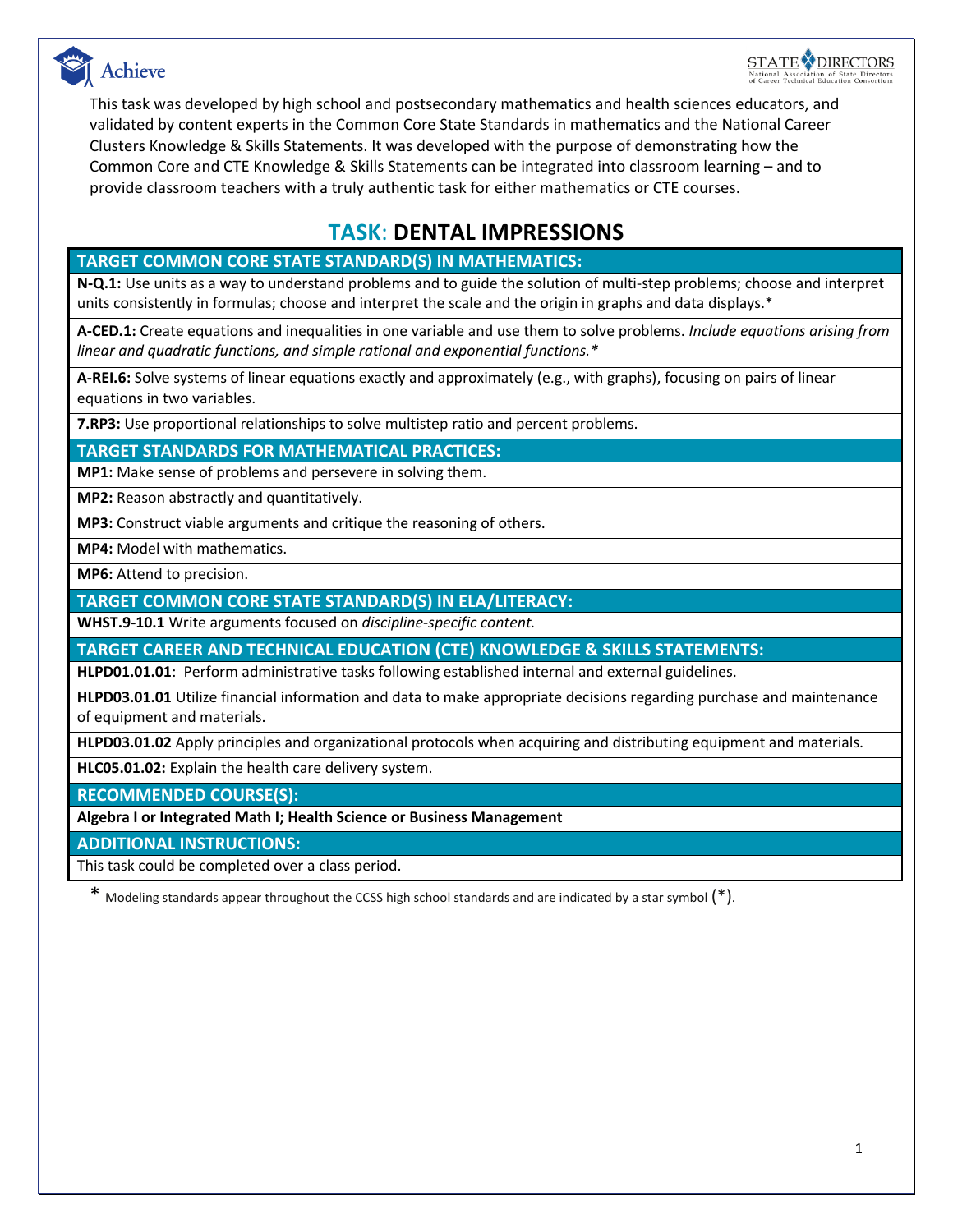



#### *About the Common Core State Standards in Mathematics*

The Common Core State Standards (CCSS) for Mathematics are organized by grade level in grades K–8. At the high school level, the standards are organized by conceptual category (number and quantity, algebra, functions, geometry, and probability and statistics), showing the body of knowledge students should learn in each category to be college and career ready, and to be prepared to study more advanced mathematics. The Standards for Mathematical Practice describe ways in which developing student practitioners of the discipline of mathematics increasingly ought to engage with the subject matter as they grow in mathematical maturity and expertise throughout the elementary, middle and high school years. [www.corestandards.org](http://www.corestandards.org/)

#### *About the Common Core State Standards in English Language Arts/Literacy*

The Common Core State Standards (CCSS) for ELA/Literacy are organized by grade level in grades K–8. At the high school level, the standards are organized by 9-10 and 11-12 grade bands. Across K-12 there are four major strands: Reading, Writing, Speaking and Listening, and Language. The CCSS also include Standards for Literacy in History/Social Studies, Science, and Technical Subjects, with content-specific (Reading and Writing) literacy standards provided for grades 6-8, 9-10, and 11-12, to demonstrate that literacy needs to be taught and nurtured across all subjects. [www.corestandards.org](http://www.corestandards.org/)

#### *About the Career Cluster Knowledge and Skill Statements*

As an organizing tool for curriculum design and instruction, Career Clusters™ provide the essential knowledge and skills for the 16 Career Clusters™ and their Career Pathways. It also functions as a useful guide in developing programs of study bridging secondary and postsecondary curriculum and for creating individual student plans of study for a complete range of career options. As such, it helps students discover their interests and their passions, and empowers them to choose the educational pathway that can lead to success in high school, college and career. [http://www.careertech.org/career-clusters/resources/clusters/health.html.](http://www.careertech.org/career-clusters/resources/clusters/health.html) Although not included in this template, all Clusters and Pathways have Foundational Academic Expectations and Essential Knowledge & Skills Statements, which, in some cases, overlap with the Common Core State Standards.

#### Gypsum powder

Stone models

- Digital impression technology
- Break-even point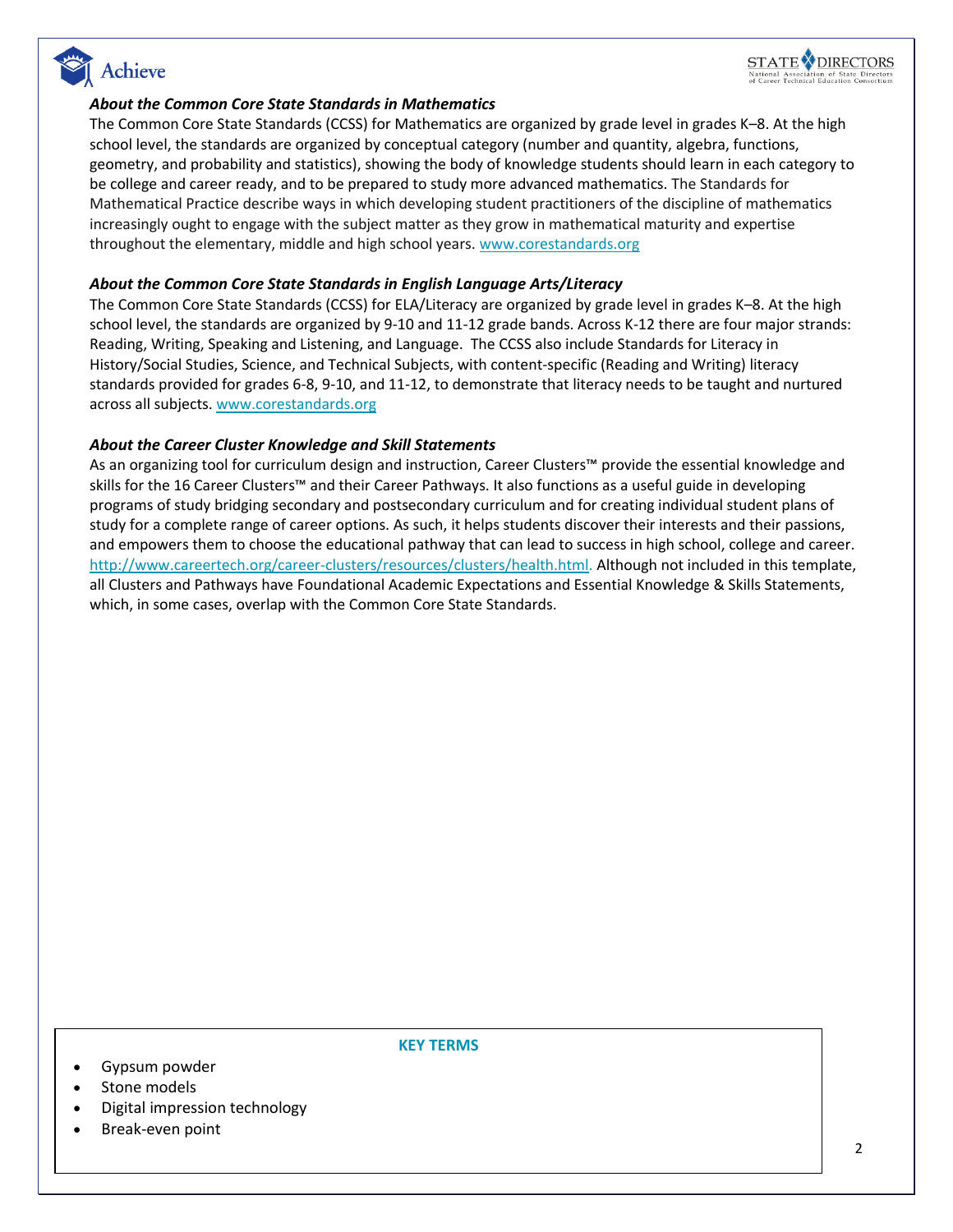# DENTAL IMPRESSIONS *– The Task*

**Achieve** 

To fabricate a stone model from a dental impression, you need 30 mL of water to 100 grams of gypsum powder. In your orthodontic office, in an average week, you make 75 impressions. It is most cost effective to order the powder in 50-lb boxes. (Remember: 1 gram = .0022 pounds)

- 1. How many stone models can you make with one 50-lb box? Show your work and mathematical thinking.
- 2. How frequently will you need to re-order your powder supply? Show your work and mathematical thinking.
- 3. What is your office's annual demand for the gypsum powder? Show your work and mathematical thinking.
- 4. Your office is considering purchasing digital impression technology, but only if it proves to be more cost effective within two years. Assuming the initial investment in technology and training for the digital impression scanner is \$115,000, the technology will eliminate the number of manual/non-digital impressions by 60%, and manual impressions cost your office \$30 on average, create equations to determine your break-even point on this investment. *Support your solution both algebraically and graphically.*
- 5. Write a recommendation to your office encouraging or discouraging the purchase of the digital impression technology based on your findings above.

**STATE ODIRECTORS**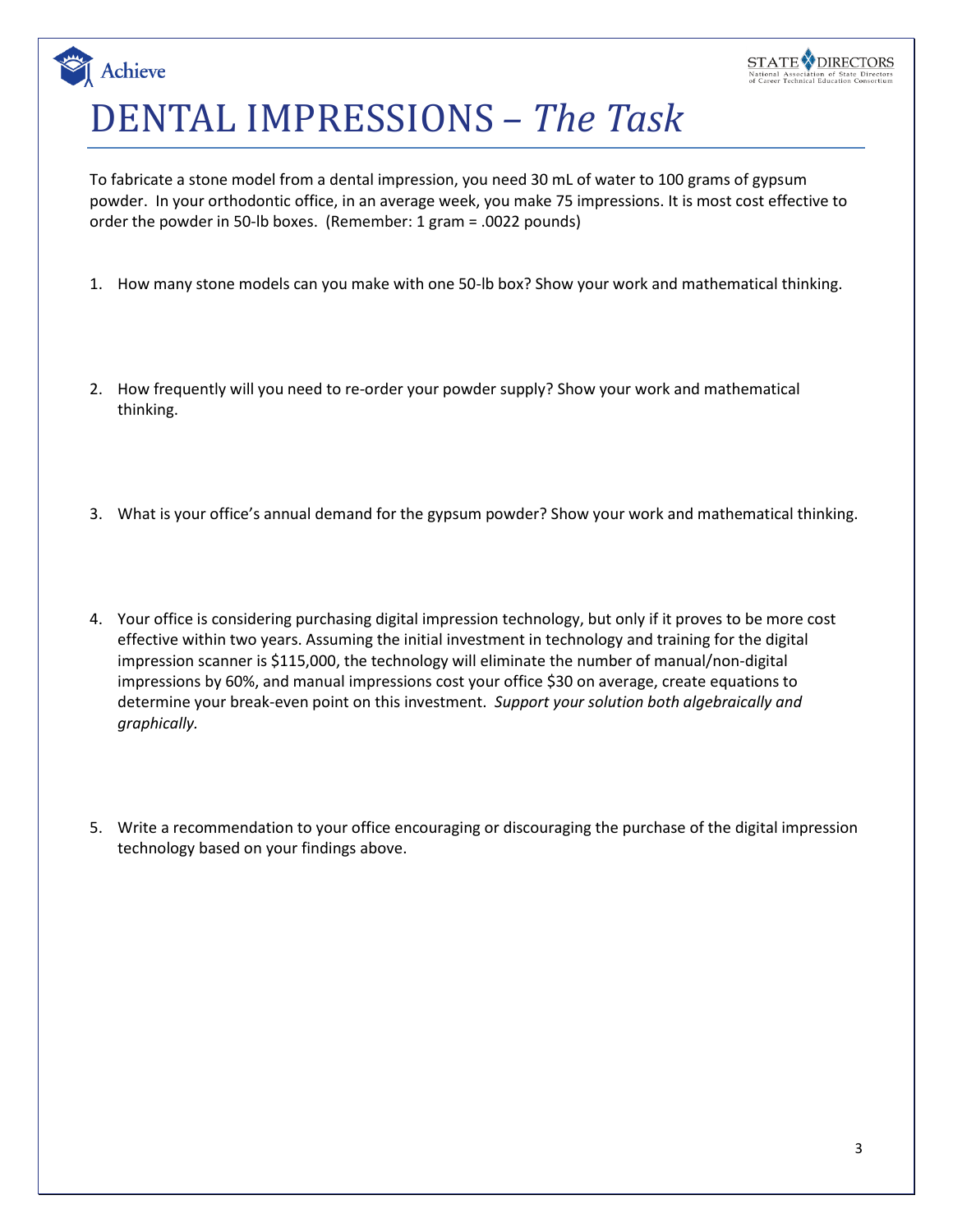



# DENTAL IMPRESSIONS *– Possible Solutions*

*1. How many stone models can you make with one 50-lb box?*

Since 100 grams of gypsum powder are needed per impression, we can first determine how many 100 gram units are in 50 pounds:

100 grams x  $.0022$  lbs  $= 0.22$  lbs per impression 1 impression

Then to find how many impressions per 50lb box:

50 lbs x 1 impression  $= 227.27$  impressions per box  $1$  box

OR if we first convert the 50-pound box into grams:

 $50$  lbs  $\frac{1 \text{ g}}{10022 \text{ lbs}}$  22, 727.27 g (in one 50-lb box)

If we divide into 100-gram units we need for each impression, we get: 227.27 impressions per box

#### **227 impressions are possible using one 50-lb box of gypsum powder**

#### *2. How frequently will you need to re-order your powder supply?*

We found that we can make 227 impressions per box and we know that the office creates 75 impressions per week. Using dimensional analysis we find that:

227 impressions  $-x \frac{1}{100}$  x  $\frac{1}{75}$  impressions  $\frac{1}{100}$  = 3.03 weeks per box

**The office would need to reorder once every 3 weeks, on average**. This assumes prompt delivery of your order and assumes that you do not want to maintain excess boxes in your inventory.

### *3. What is your office's annual demand for the gypsum powder?*

There are 52 weeks in a year, and the office must order a box every 3 weeks, therefore the office must order: 52 / 3 = 17.3

#### **The office should order 18 boxes per year.**

(Students should round up to ensure the office doesn't ever run out).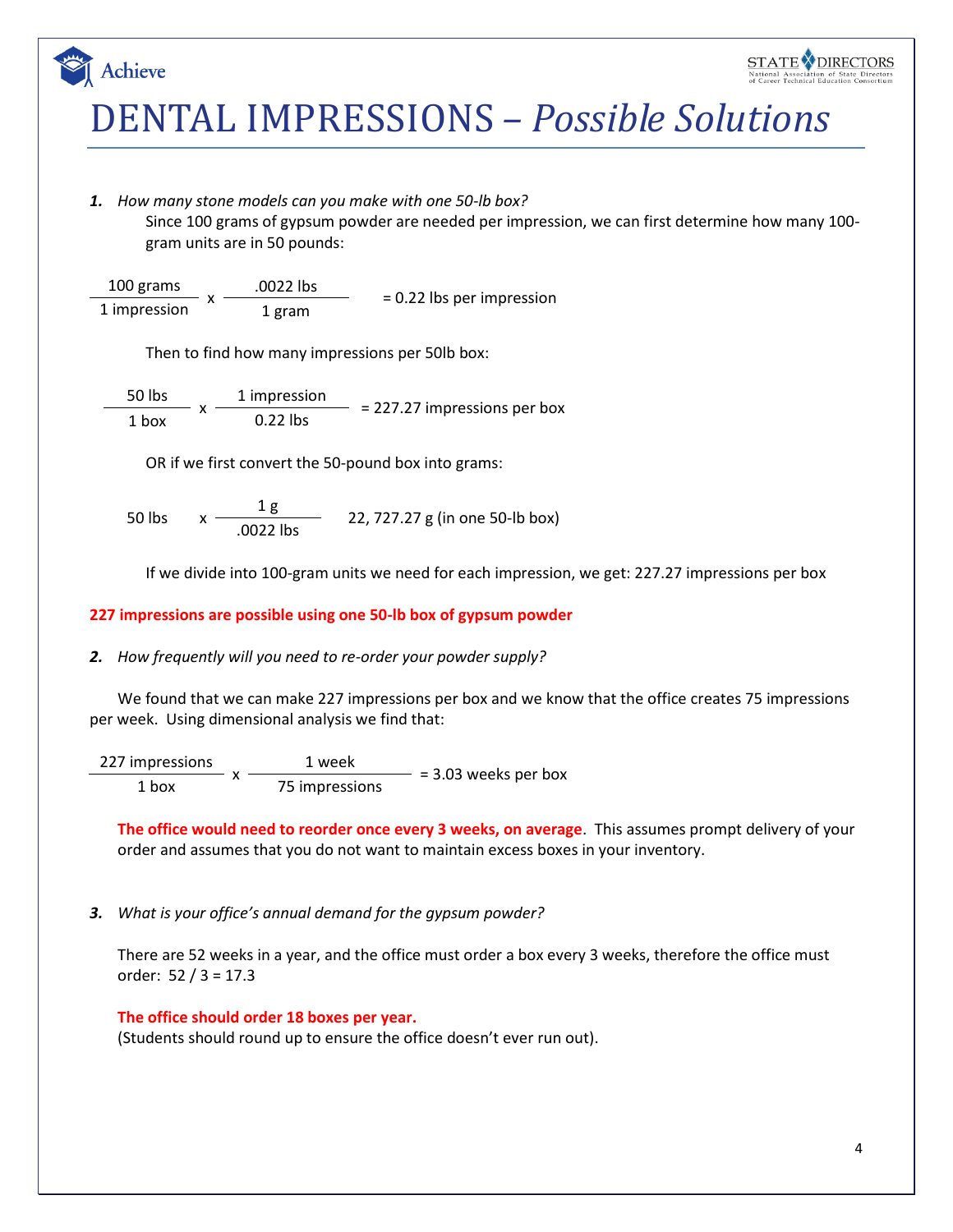

*4. Your office is considering purchasing digital impression technology, but only if it proves to be more cost effective within two years. Assuming the initial investment in technology and training for the digital impression scanner is \$115,000, the technology will eliminate the number of manual/non-digital impressions by 60%, and manual impressions cost \$30 on average, create equations to determine your break-even point on this investment. Show your work algebraically and graphically.*

Let  $x =$  time, in years Let  $y = \text{cost}$ , in dollars

The student must create two equations, one for the office without the technology and one for the office with the technology.

### Without Technology:

The office makes 75 impressions a week for 52 weeks a year at a cost of \$30.00 per impression. Therefore the annual cost per year of impressions is:

75 impressions x 52 weeks  $- x $30$  = \$117,000 per 1 week 1 year 1 impression year

So the equation representing the cost per year without technology is:

*y = 117,000x*

### With Technology:

The office still must make 40% of impressions manually (at the cost of \$30 per impression). The office makes 75 impressions a week, at 52 weeks a year so the number of impressions per year is:

75 x 52 = 3900 impressions per year

The office now only needs to manually make 40% of this amount, therefore 40% of 3900 = 0.4 x 3900 = 1,560 impression will be made manually.

At \$30 an impression the annual cost for manual impressions would now be:  $1,560 \times 30 = $46,800$ 

Therefore, the equation will be the total cost of the technology plus \$46,800 each year:  $y = 46,800x + 115,000$ 

To solve for the break-even point we can solve the system of equations:  $y = 117,000x$  $y = 46,800x + 115,000$ 

117,000x = 46,800x + 115,000 70,200x = 115,000

 $x = 115,000/70,200 = 1.64$  years or approximately 1 year, 8 months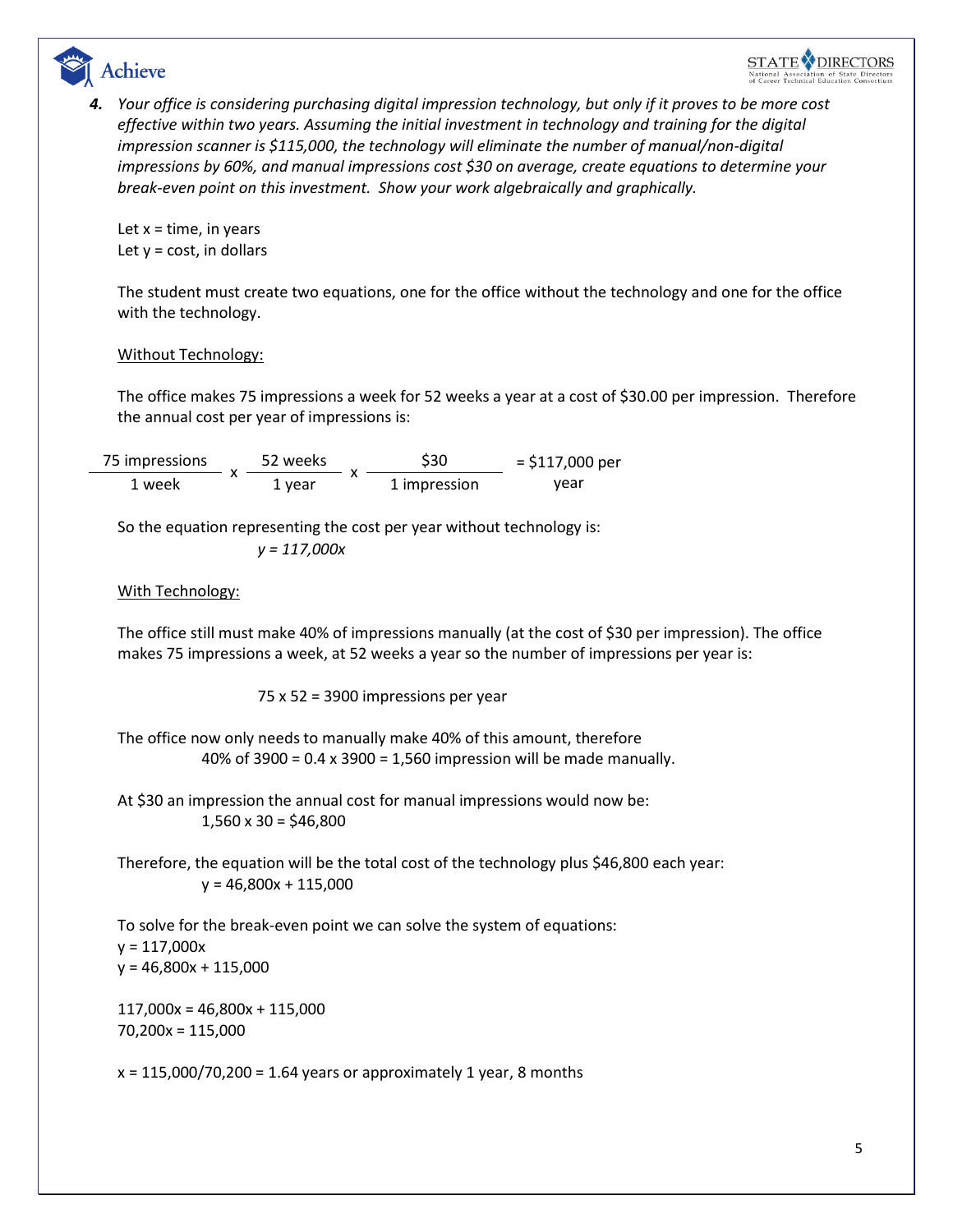



The student must also solve graphically and show the intersection point. (This graph was created using the online graphing calculator tool[: Meta-Calculator.](http://www.meta-calculator.com/online/))

*5. Write a recommendation to your office encouraging or discouraging the purchase of the digital impression technology based on your findings above.* 

Answers may vary, but the investment in the digital impression technology pays off after 1.64 years, or in about 1 year and 8 months, making it cost effective within two years. It is, therefore, a cost effective decision for the office to purchase this technology if they are planning to use it for 2 years or more.

**STATE ODIRECTORS** 

National Association of State Directors<br>of Career Technical Education Consortium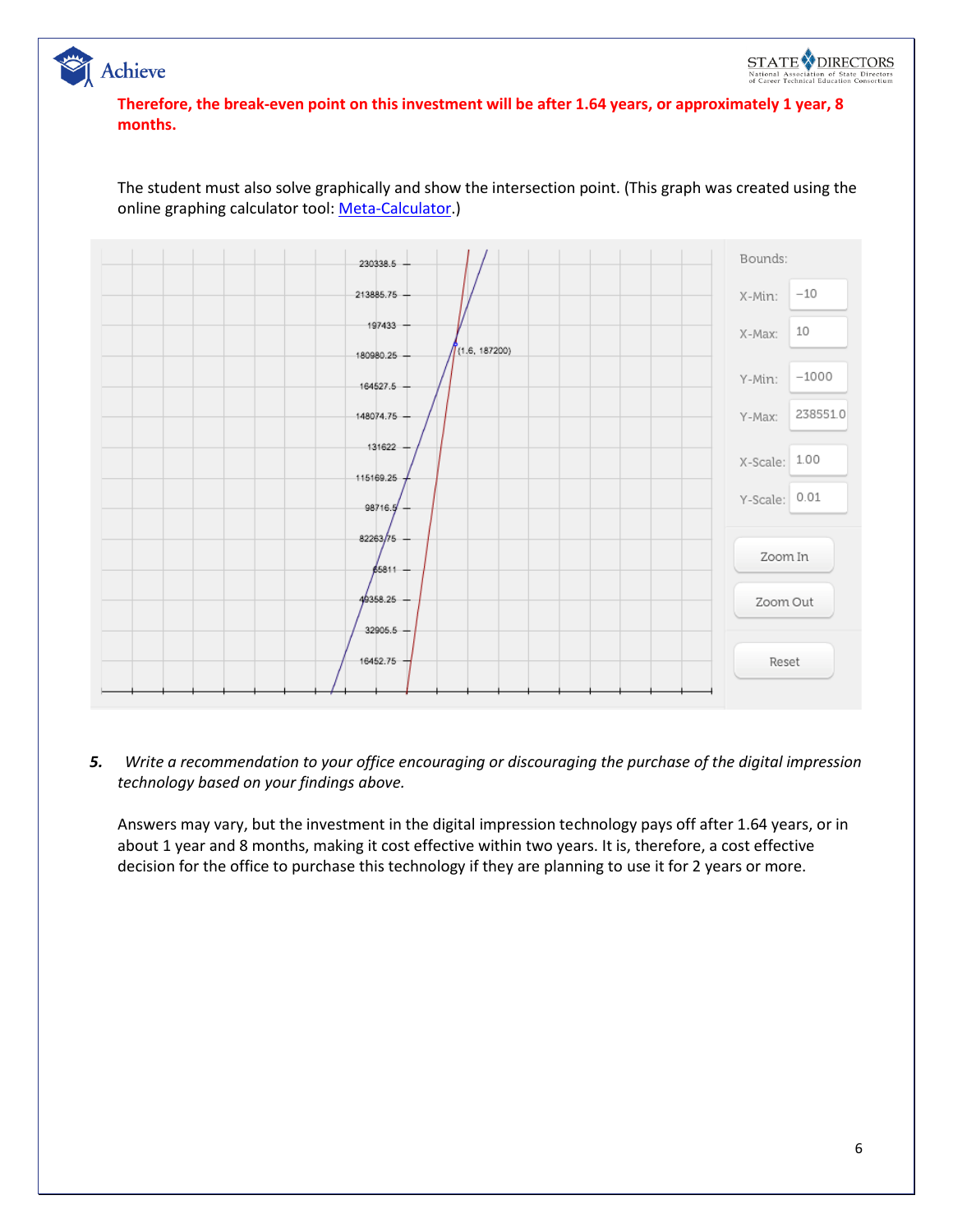# DENTAL IMPRESSIONS - *Possible Extensions*

Achieve

The extensions below represent potential ways in which mathematics and/or CTE teachers can build on the task above. All of the extensions are optional and can be used in the classroom, as homework assignments, and/or as long-term interdisciplinary projects.

- 1. Research additional costs associated with man-made and digital impressions (e.g., staff, maintenance contracts, software updates) and re-calculate the cost/impression for man-made and digital impressions and the new breakeven point.
- 2. Research the actual costs of digital impression technology with vendors. How do the costs compare to those described in Question 4?

**STATE VDIRECTORS**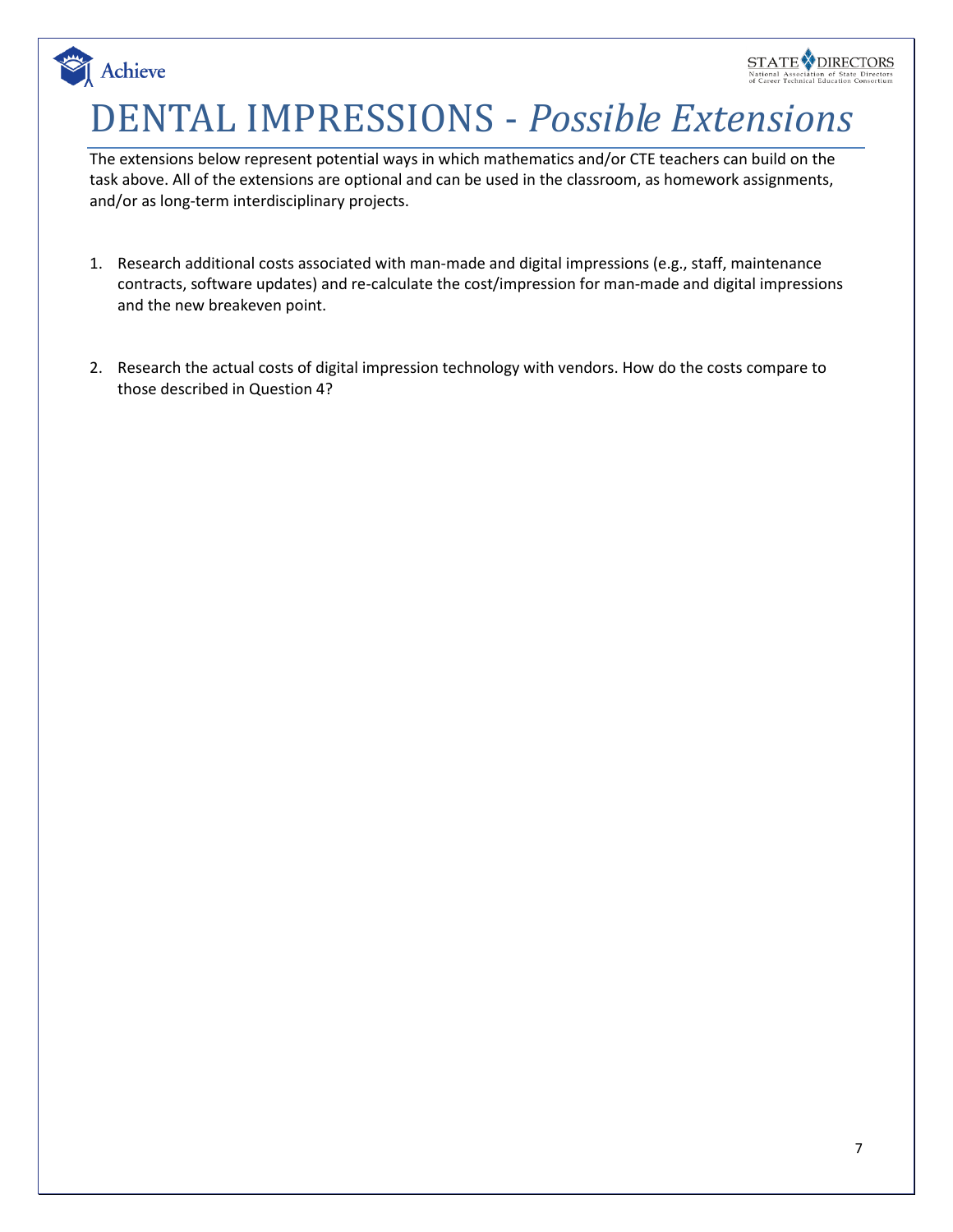



# DENTAL IMPRESSIONS – *Appendix: Alignment Ratings*

The rating system used in the following charts is as follows:

## **3 EXCELLENT ALIGNMENT:**

The content/performance of the task is clearly consistent with the content/performance of the Common Core State Standard.

## **2 GOOD ALIGNMENT:**

The task is consistent with important elements of the content/performance of the CCSS statement, but part of the CCSS is not addressed.

### **1 WEAK ALIGNMENT:**

There is a partial alignment between the task and the CCSS, however important elements of the CCSS are not addressed in the task.

# **N/A:**

For Mathematical Practices a content rating does not apply.

## In the charts **C = Content Rating** and **P = Performance Rating**

#### **COLOR KEY**

- **Black** = Part of CCSS/K&S Statement aligned to task
- **Gray** = Part of CCSS/K&S Statement *not* aligned to task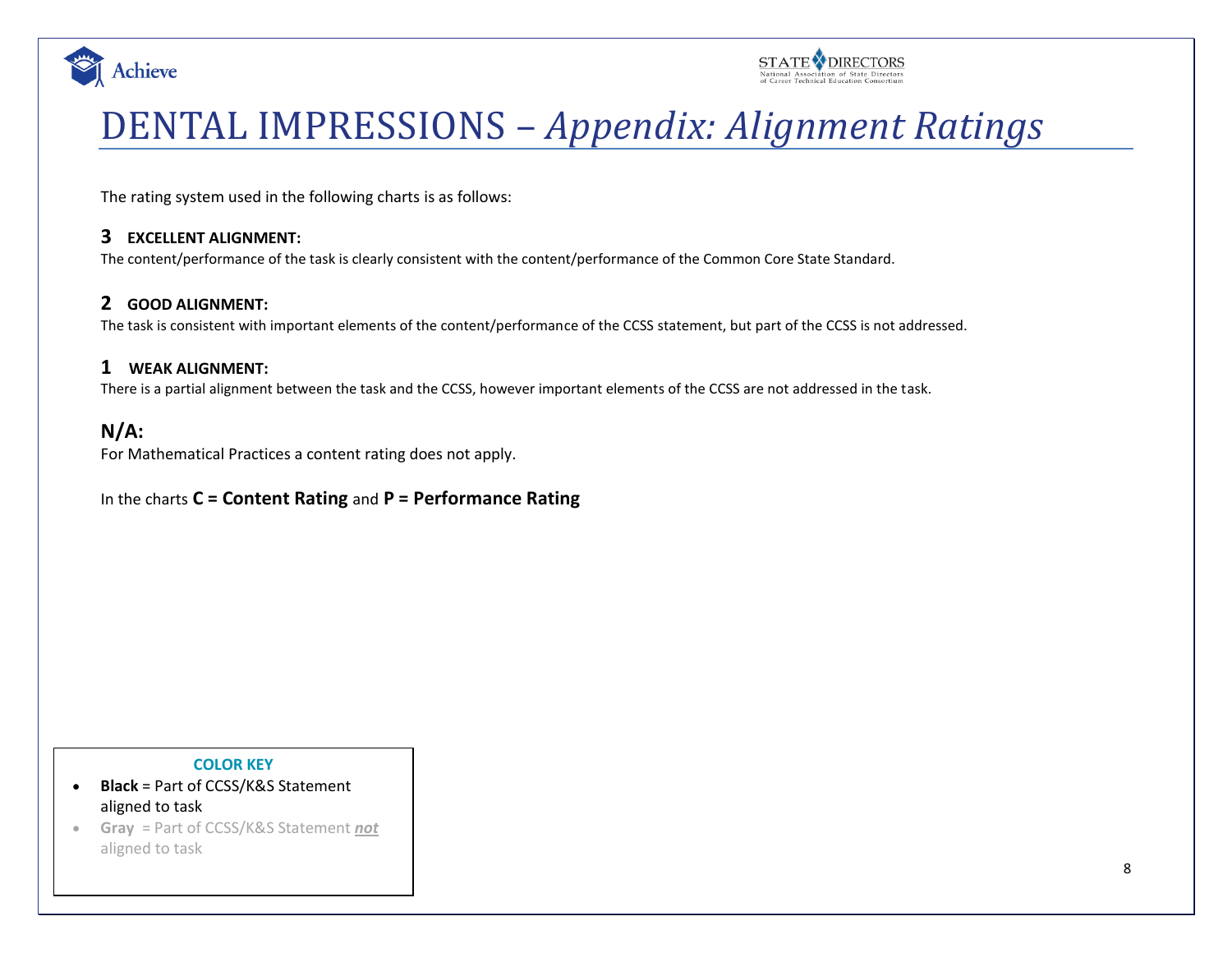



# **Task-to-Mathematical Practice Alignment Recording Sheet**

| <b>Task</b><br><b>Name</b> | <b>Aligned CCSS</b><br><b>Mathematical Practice Standards</b>            | $\mathbf C$ | P                       | <b>Alignment Comments</b><br>(Standards selection, partial alignments, reasons for rating, etc)                                                                                                                                                                                                                                                                                                              | <b>Task Comments</b><br>(Strengths, weaknesses,<br>possible improvements,<br>effectiveness, etc)                                                                                                                                                                                                                                                                                               |
|----------------------------|--------------------------------------------------------------------------|-------------|-------------------------|--------------------------------------------------------------------------------------------------------------------------------------------------------------------------------------------------------------------------------------------------------------------------------------------------------------------------------------------------------------------------------------------------------------|------------------------------------------------------------------------------------------------------------------------------------------------------------------------------------------------------------------------------------------------------------------------------------------------------------------------------------------------------------------------------------------------|
| <b>DENTAL IMPRESSIONS</b>  | MP1: Make sense of problems and<br>persevere in solving them.            | N/A         | $\overline{\mathbf{3}}$ | For this task students analyze givens, constraints,<br>relationships, and goals. They must make conjectures<br>about the form and meaning of the solution and plan a<br>solution pathway. They must check the reasonableness of<br>their solution, continually asking themselves, "Does this<br>make sense?" While the task requires routine math, the<br>student must persevere to answer all 5 questions.  | This is a multi-stage<br>problem with real life<br>applications and<br>considerations.<br>Students must identify<br>quantities and other<br>measures to determine<br>costs, using practical<br>situations, and<br>accurate quantitative<br>calculations. They must<br>support their<br>reasoning at each step<br>of the process and<br>make a<br>recommendation<br>based on their<br>findings. |
|                            | MP2: Reason abstractly and<br>quantitatively.                            | N/A         | 2 <sup>1</sup>          | This task involves quantitative relationships. It requires<br>that students make sense of quantities and their<br>relationships in the problem situation. They must attend to<br>the meaning of the quantities and pay attention to units as<br>they represent the quantities in their solution pathway.<br>While strong quantitative reasoning is required, the task<br>lacks expectations for abstraction. |                                                                                                                                                                                                                                                                                                                                                                                                |
|                            | MP3: Construct viable arguments<br>and critique the reasoning of others. | N/A         | $\overline{2}$          | Students are asked for a written recommendation based<br>on their mathematical findings, but are not asked to<br>critique the reasoning of others.                                                                                                                                                                                                                                                           |                                                                                                                                                                                                                                                                                                                                                                                                |
|                            | MP4: Model with mathematics.                                             | N/A         | $\overline{\mathbf{3}}$ | This task requires that students translate constraints into<br>equations and extract information from both the algebraic<br>solution and the graph.                                                                                                                                                                                                                                                          |                                                                                                                                                                                                                                                                                                                                                                                                |
|                            | MP6: Attend to precision.                                                | N/A         | $\overline{\mathbf{3}}$ | Students must use precise units of measure, convert units,<br>label the axes, and perform calculations precisely.<br>Rounding and estimation are a key part of the thinking that<br>students must use to accurately answer the questions.<br>Students need to calculate accurately and express answers<br>with a degree of precision appropriate for the problem.                                            |                                                                                                                                                                                                                                                                                                                                                                                                |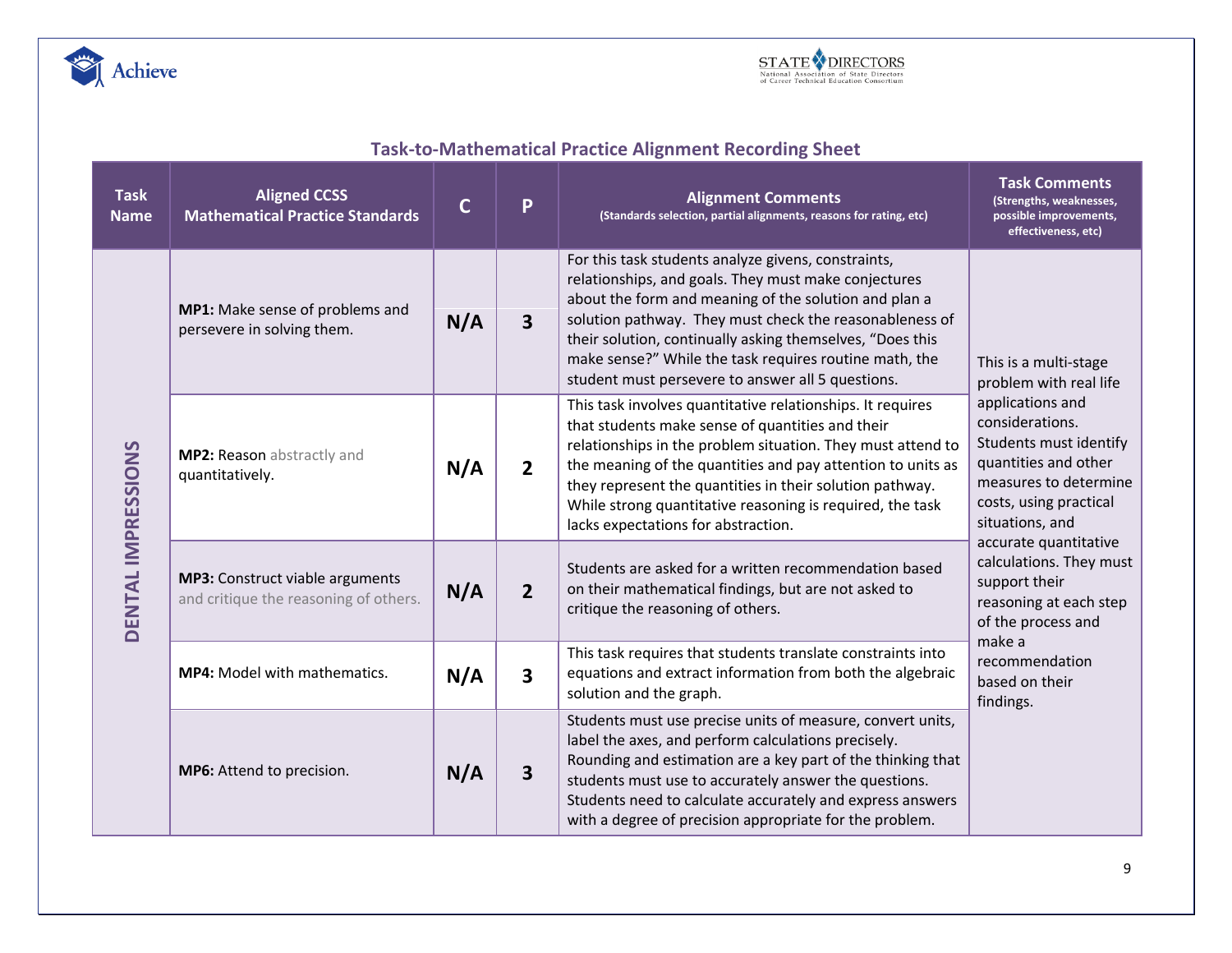



# **Task-to-Common Core State Standards Alignment Recording Sheet**

| <b>Task</b><br><b>Name</b>          | <b>Aligned CCSS</b><br><b>Content Standards</b>                                                                                                                                                                                               |   | P | <b>Alignment Comments</b><br>(Standards selection, partial alignments, reasons for<br>rating, etc.)                                                                                                    | <b>Task Comments</b><br>(Strengths, weaknesses,<br>possible improvements,<br>effectiveness, etc.) |  |
|-------------------------------------|-----------------------------------------------------------------------------------------------------------------------------------------------------------------------------------------------------------------------------------------------|---|---|--------------------------------------------------------------------------------------------------------------------------------------------------------------------------------------------------------|---------------------------------------------------------------------------------------------------|--|
| PRESSIONS<br><b>H</b><br><b>DEN</b> | NQ1: Use units as a way to understand problems and<br>to guide the solution of multi-step problems; choose<br>and interpret units consistently in formulas; choose<br>and interpret the scale and the origin in graphs and<br>data displays.* | 3 | 3 | Throughout the task, students must use units to<br>reach conclusions and to support their results.                                                                                                     |                                                                                                   |  |
|                                     | A-CED1: Create equations and inequalities in one<br>variable and use them to solve problems. Include<br>equations arising from linear and quadratic functions,<br>and simple rational and exponential functions.*                             | 2 | 3 | Question 4 requires a system of equations to be<br>created and used to answer the questions that<br>follow. There are no inequalities used in this<br>task. Equations are limited to linear equations. | This complex real-world<br>task combines systems<br>of equations and<br>calculation with work     |  |
|                                     | A-REI.6: Solve systems of linear equations (e.g., with<br>graphs) exactly and approximately, focusing on pairs<br>of linear equations in two variables.                                                                                       | 3 | 3 | Students are asked to solve the system of linear<br>equations algebraically and graphically.                                                                                                           | shown to support<br>results.                                                                      |  |
|                                     | 7.RP3: Use proportional relationships to solve<br>multistep ratio and percent problems.                                                                                                                                                       | 3 | 3 | Proportional relationships are used throughout<br>the task in the dimensional analysis required to<br>answer the rate questions. Percentage is used<br>in Question 4.                                  |                                                                                                   |  |

\* Modeling standards appear throughout the CCSS high school standards and are indicated by a star symbol (\*).